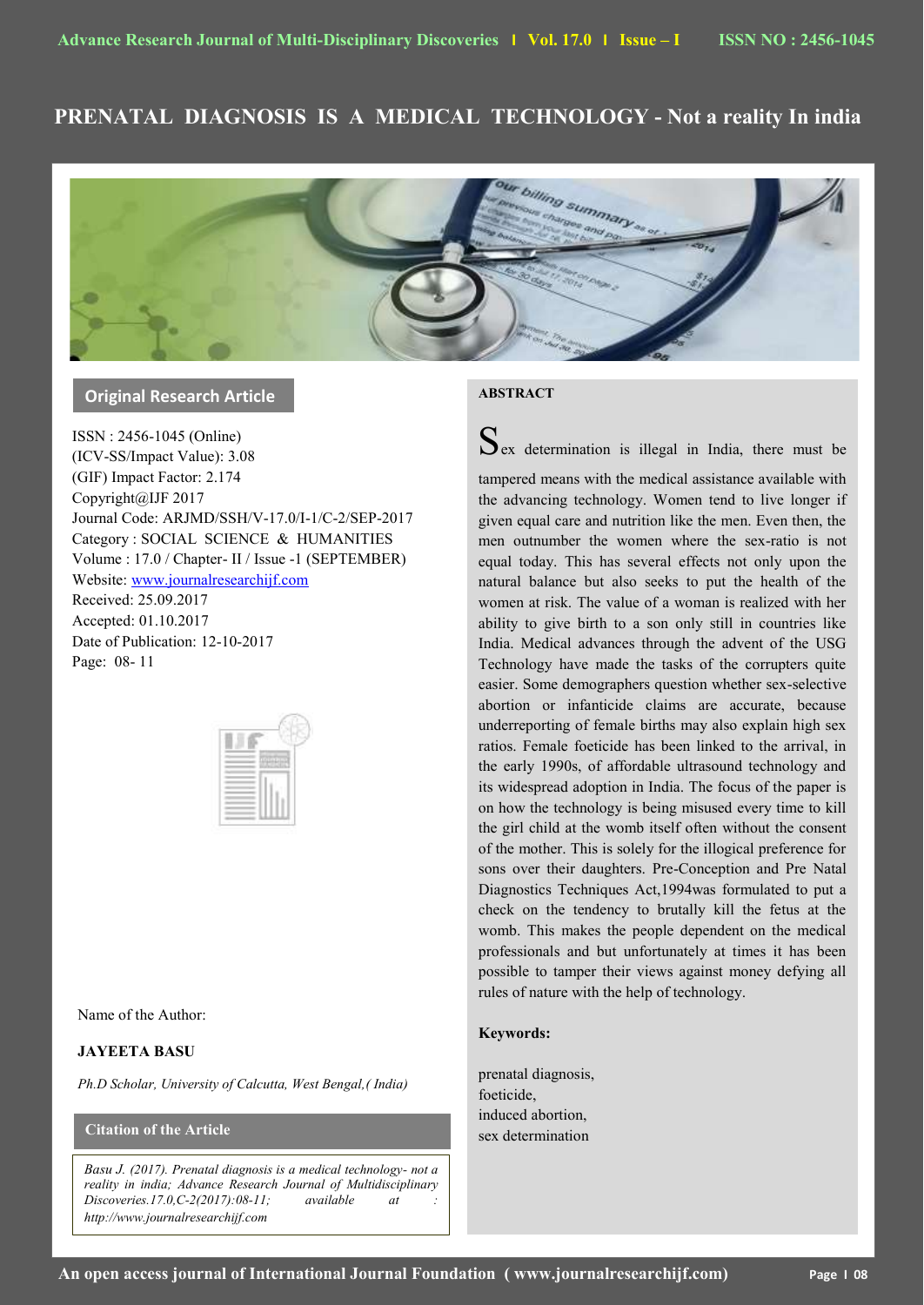## **I. INTRODUCTION**

Indian society has an old practice to prefer sons over their daughters. Girl children have often been considered as burden to many families. The scenario seems to have changed but in reality the crime rates towards the women is high in the present time. The oppression, domestic violence, sexual abuse to female foeticide is on rise at an alarming rate. There are laws today to combat these tortures against the women. The focus of this paper is when the contemporary India calls herself advanced with various forms of technology and how the same technology is used to put an end to endless lives. The "lives" are of the girl children who were never born. This technology is misused used over and over again.

The technology was developed with the ultrasound since the 1990s. It became widespread in India and gained popularity amongst the doctors because that helps in determining the health of the foetus. This revelation affected the demography of the country suddenly. It did affect several lives. It would be appropriate to mention that the technology affected the lives of the "unborn" to the "still borns."

*Female foeticide* is the process of abortion to terminate *female* foetus from the womb of mother before birth after the sex determination tests like ultrasound scan. *Female foeticide* and even any sex determination test is illegal in India.**[1]** This selective abortion of female fetuses--is on rise in India annually and has far-ranging tragic consequences. In some areas, the sex ratio of females to males has dropped to less than 8000:1000. It is quite a known fact that the Indian culture has not given the same consideration to the females in several cases. On occasions they are even denied the right to be born. In this reference, Amartya Sen"s theory on,"Missing women phenomenon" is relevant here. As per the World Development Report of 2012, it was found that 1.5 million women from the world were missing and the maximum are from India and China.

#### **The misuse of technology to kill the "unborn"**

This brutal practice has grown because of several factors. Primarily the practice to give dowry at their marriages becomes the most important predicament to accept the girl child as a part of many Indian families even today. Female infanticide is not a new trend in India but the female foeticide is, with the advancement of technology. Apart from this, the population of the country also experiences the burden till the male child is not born in many families. In a study it was mentioned in Bombay clinic that out of all 8000 abortions 7999 were due to female foetus determination with the advanced technology. The very typical conservative presumption in minds of many Indian families is difficult to be changed at all. They feel boys are their support in their old age and often are their financial support as well. They are believed to be the only ones to light their funeral pyre. The alarming thing is the culture which does not acknowledge the contribution of the girl child who is truly affectionate towards her family. The preference is also for something which is unknown to them. They want to secure something for the future which they would not even realize that is, lighting of the pyre after death.

The "grainy black and white image that results from Ultrasound Scan will be the baby"s earliest picture and a couple"s first chance to see the developing feotus." This was referred by Nierenberg in 2014.<sup>[2]</sup> The most amazing part of the article mentions how the to-be-parents have planned the surprise celebrations for the new baby to be born. There might be other medical benefits to this Ultrasound Scan which might even check several diseases of the baby to be born but that often takes a backseat in many cases to the new parents.

The curiosity of sex-determination has helped the to-be –parents to decide on their names or plan for the nursery

time but that always not so for the Indian context since the technology was known to India.

In a male-dominated culture of India it is unfortunate to state that girls have always been co-related with debts whereas the boys in the family with financial support. The mothers have before the advent of the ultrasound technology painfully supported the female infanticide to curb the sufferings of their daughters and waited for a son. So the crime of killing the daughters remains the same. It is only that the ultrasound technology even started curbing the birth of the daughters. The misuse of the advanced technology to support the illogical and inhuman practice is extremely unfortunate. It has been recorded that there has been advertisements before the clinics stating, "pay Rs500 now to save Rs.50,000 for the future." This shows how the technology is being utilized by the educated medical professionals in many cases to extract money. In lieu of their sons, the parents kill their daughters in the womb itself not realizing the health factor of the mother during abortion, the inhuman act and even the status of the women where she repeatedly takes the toll on her to only use her reproductive ability to give birth to a son. She being a woman consequently does not find any way out to decide the future of her child almost in most of the cases. As cited in an article that the clinics became extremely profitable units on having the ultrasound machines. The Ultrasound machines have a farreaching impact because even in the remote villages of India where they do not even have potable water, these machines have reached.

To confirm proper prenatal condition of the foetus to avoid any form of genetic disorder to curb against the congenital diseases was the major aim of the ultrasound scan once popularized by Indian medical professionals. This took a different shift when there were rampant abortions on basis of the same. Indian Government banned this diagnosis with the prenatal diagnosis techniques with the Regulation and Prevention of Misuse Act ,1994. The law also tried to give the prime importance to the mother"s health condition in case of allowing abortions. It would be still wrong to say that the diagnosis of the sex is restricted to the registered clinics only. It is because the low quality machines are available in the market at high rates and so USGs are possible at almost corners of the country for sex determination. In 2007,Hindustan Times stated that the medical practitioners use coded inks to reveal the sex of the fetus ie, by using red for a baby girl. As the sex cannot be determined before the second trimester , the risks of morbidity and mortality is high amongst the mothers. So the situation for the mothers is horrifying where her health has been disregarded always. She is supposed to be ready to have another son even when she was forced to meet with an abortion often illegally.

The problem is rooted with the structured pressure upon the Indian women immediately after their marriage is their motherhood. The additional pressure is to have sons which kinds of acts like a blessing to the Indian women.

With the changing pattern of the society and pressure to ideally have upto two children , families with one daughter at first only opt for fetus determination but families with two sons do not. This has been noted in a study in Punjab.

It is important to understand that the sex determination is not an illegal act of an individual, it has more dire consequences holistically. The skewed graph of the male to the female ratio is responsible for human trafficking in many cases. It is solely because of the shortage of grooms. It is important to have attitudinal changes towards the women in India else the crimes against them before and after they are even born are difficult to check with only laws. Automatically the boon of the technology will be exploited.

**INTERNATIONAL JOURNAL FOUNDATION**

**OURNAL** 

NATIONAL

FOUNDATION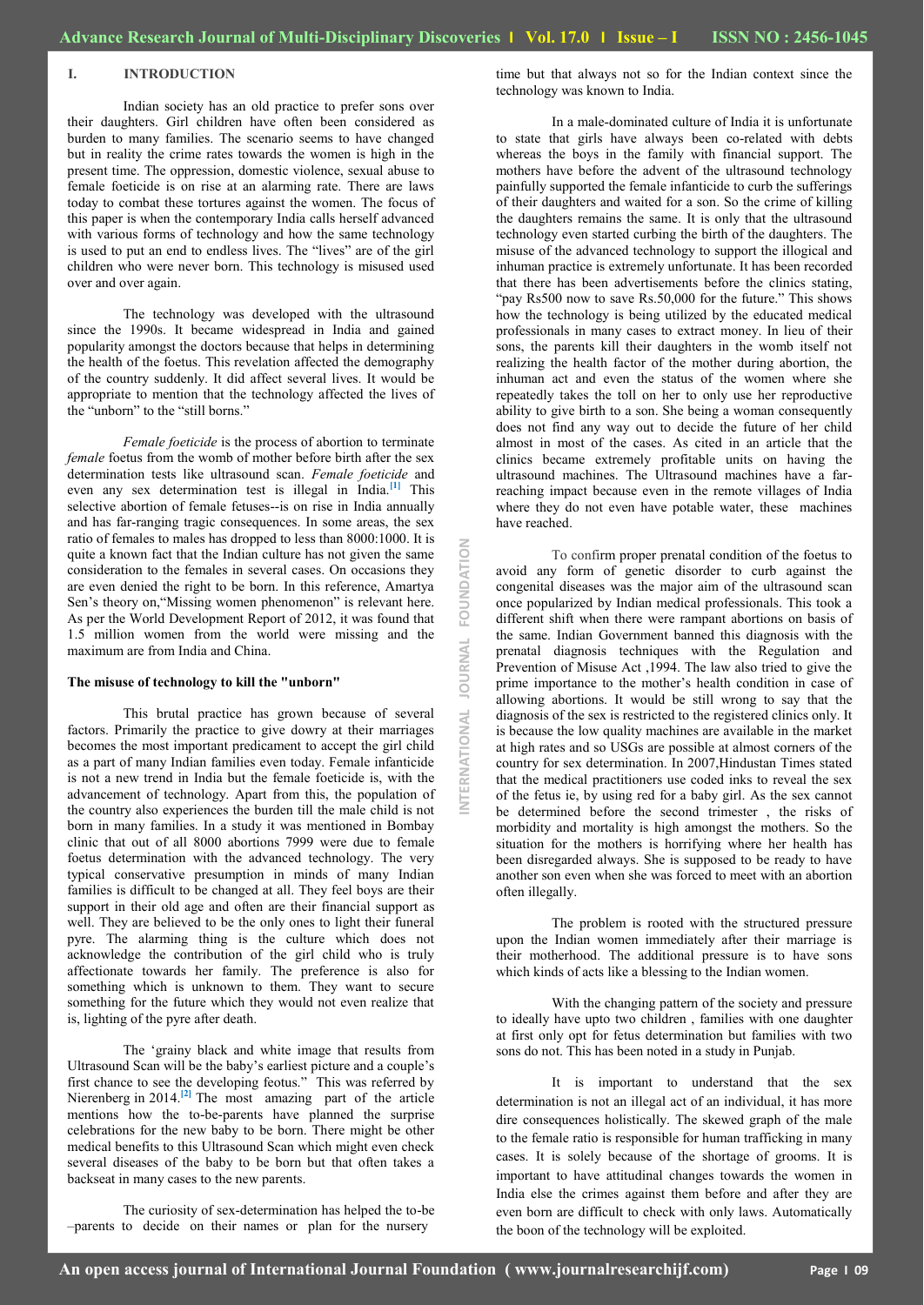"When the firstborn child was a daughter, the sex ratio for second children among the 134,000 births in 1997 was just 759 girls for every 1000 boys. For a third child, just 719 girls were born per 1000 boys, if both the older children were girls. However, if the eldest children were boys, the sex ratios for the second and third child were about 50-50".**[3]**

It would to interesting to note that the preference for boys and brutal killing of the girl child or even the fetus is embedded in the culture. It can said so because in Latin America, Sub Saharan Africa and South-east Asia where children look after their old parents economically and in other ways equally exhibit equal sex ratio. Demographers have attributed that due to urbanization, westernization and economic independence of both the sexes thought processes are changing in many families. In a year, there has been an increase upto 20 percent of the girl children in the 1990s and early 2000.

It is very shameful for India to find that modernization of the technology has not helped balance the sex ratio even today. Ultrasound or ultrasonography is a medical imaging technique that emits high frequency sound waves, records the echos and transforms the readings into an image, which can be viewed in a video monitor. The ultrasound images provide valuable information about the shape, size and structure of the body part of which the image is taken. This information is used to understand the changes in the body that result from diseases and conditions. The procedure is usually done by placing transducer on the abdomen and is called abdominal ultrasound. The USG has many benefits like it denotes if there is abnormality in the fetus. Apart from it, it helps to detect the heartbeat of the fetus, single or multiple pregnancies and also calculates the estimated date of delivery and position of the baby with proper eye on placenta, ovaries, fallopian tubes, uterus and cervix. It checks the size of the baby at intervals. So the advent of the technology is truly beneficial to the unborn and the health of the mother. In this respect, it is upsetting to note that out of all benefits, a major part of the Indian population focuses on its only ability to determine the sex of the fetus. It even takes the health hazard of the mother into a backseat.

## **Imbalance in sex-ratio and alarming sex-selective abortions in India**

Easy access to sex-selective abortions has created imbalance in the sex-ratio of the country like India. One of the countries that is experiencing a high level of sex-selective abortions is India. As per the UNFPA, 2012, approximately 10 million girls are missing from India. It is certainly alarming. Pre-Conception and Pre-Natal Diagnostic Techniques Act (1994) and the Dowry Prohibition Act were passed but that did not completely erase the problems even today. The formulation of the laws took place with the situation where the women were undergoing dowry deaths in huge numbers and media coverage was high in this regard. The Government immediately took action but that was to check the worsening situation for the women as an outcast of marriage. Marriage has often been considered as an indispensible part of the woman"s life and so there seemed a need to check the inhuman act of killing the unborn at the womb to strike a balance on the sex-ratio. So it is pertinent to note that these laws are interdependent and created because of the overlapping causes which connect the severe problem of female feticide. The platform of the women has remained at stake in all roles of their lives, ones who are living and the ones who cannot even choose to live.

To emphasize upon the risks associated with abortion a study by Finland Government stated that women tend to die earlier compared to the women who have completed their pregnancy term. The risks are many to the mothers who take up abortion by choice or by force. The maternal deaths are primarily due to hemorrhage, infection, embolism, anesthesia, and undiagnosed ectopic pregnancies. Inspite of knowing about the

health hazard the problem is with the mental set up of several Indian families motivated by the age-old cultural practices, the women are forced to undergo abortion after selective diagnosis of the fetus on basis of sex. Approximately 45% of all abortions are for repeat aborters and consequently the women who undergo multiple abortions, experience the physical turmoil multiple times. It is very unfortunate to locate the fact in India where in the maximum cases the women undergo abortions in their second or their third time that is till the families can confirm that the unborn is a son. It is striking to note even that as post-abortion behavior women tend to practice child abuse towards their first child who is a woman. This affects the health, nourishment mental peace of both the mother and the child. Many psychological reports show that women in high rates go through the Post-traumatic stress disorder affecting the other relations of her life. Many women are forced into an unwanted abortions by their in-laws quite frequently in the Indian context with the advent of the Ultrasound Technology. This is more detrimental to her health if the woman has repeatedly been a victim of such domineering abuse. This is a scar not only on their body but their minds and souls where her purpose of existence is under question. It is where she is perceived as an only source of reproduction.

So in the given situation, the women with history of abortion are likely to abort their current pregnancy more than the ones who do not have any. This increased risk is associated with the prior abortion and this further denounces a woman with her lowered self esteem, a force to call for another pregnancy, and be involved into an increased sexual activity post-abortion. This pushes a woman to the edges of disrespect and she as if needs to internalize the fact that whatever she might accomplish in her life, she is to compulsorily give birth to a son.

Technology has completely transformed the healthcare systems worldwide. India has not been an exception in this regard. Only the increase in the number of professionals and improved infrastructure is not the only way to attend all the unmet needs of the medical system in India. There is a requirement of the application of innovative medical technology which has checked loads of diseases through early diagnosis.

Of the 536,000 women who died during pregnancy or after childbirth in 2005 globally, India accounted for 117,000 which is upto 22 percent. IMR (Infant Mortality Rate) for India is 58 per 1000 births is more than the other Asian countries.(as cited by Confederation Industry of India, 2010 report) This is certainly an alarming situation for India. The other concern that is focused in this paper is about the advancement of the medical technology where the health hazard has grown for the women who are undergoing forceful abortions.

Upto 6 percent of fertility is affected for the next pregnancy after abortion states the Frank in 1993 through *British Journal of Obstetrics and Gynaecology*. Inspite of this risk, the women in India are forced in the path of sexual activity often immediately after the abortion which includes their weakness, immense bleeding etc for another son. There has been studies which confirm that in 23 cases in the year 2003 there has been found a link between induced abortion and subsequent breast cancer upto 30 percent. This "induced abortion" is a worry to the society. It refers to efforts to terminate a pregnancy through alternative usually through the dangerous means. Such practices may present a threat to the health of the woman. The dangerous means range from piercing of the fetus with a knitting needle, crochet hook, hat pin, bobby pin or similar device inserted into the uterus through the cervix-to insertion of a rubber tube or catheter into the uterus to attempting to suck the fetus out, or, alternatively, blowing air into the uterus to cause a miscarriage. These forms of torture are common to the rural parts of India where if ever a woman denies to abort her child, the technology has been repeatedly used to put her down even causing harm to her health.

**INTERNATIONAL JOURNAL FOUNDATION**

NTERNATIONAL

**JOURNAL** 

FOUNDATION